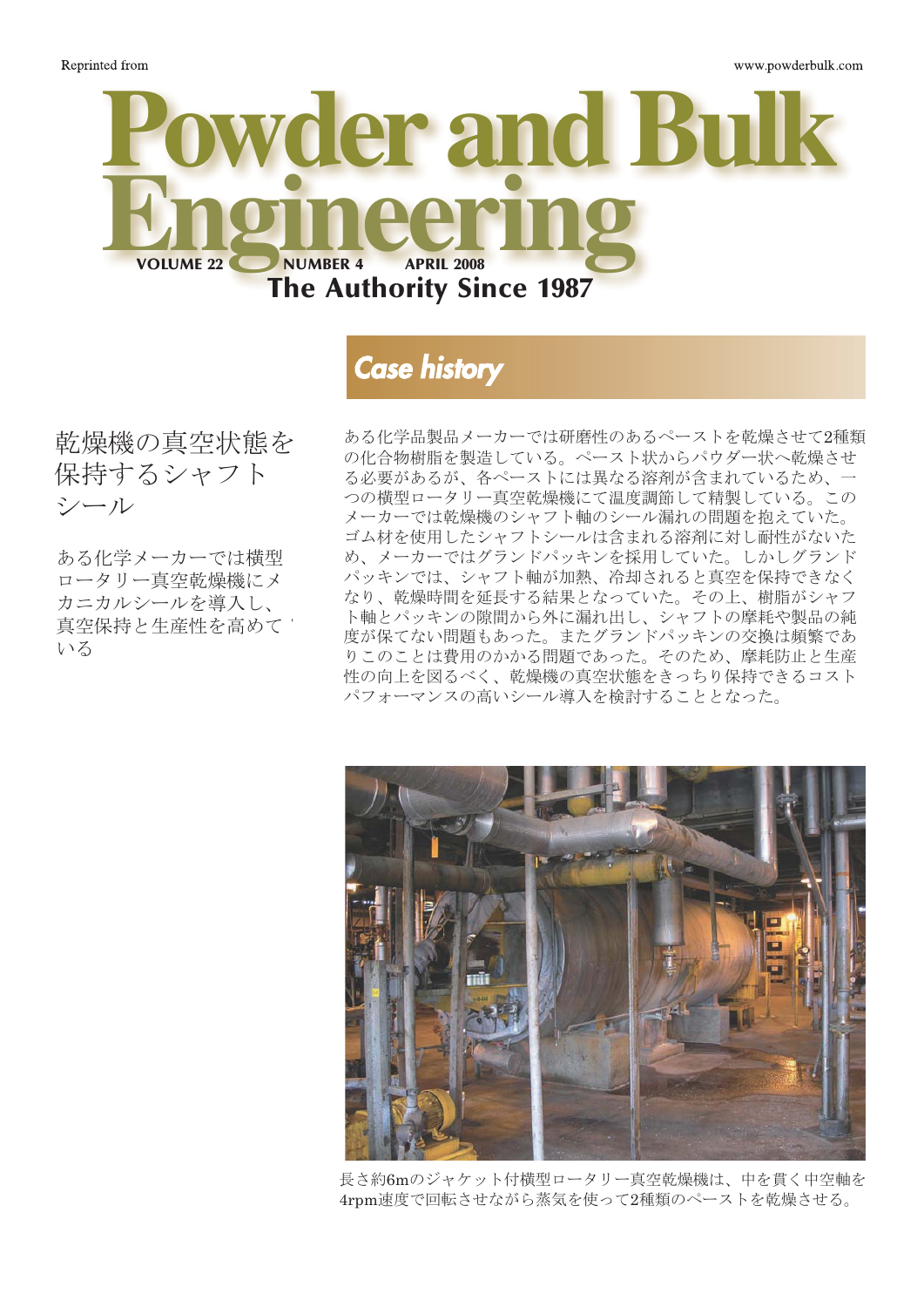#### ● グランドパッキンの問題点

今回紹介するメーカーは、化学品、エレクトロニクス·航空宇宙·その他特殊用途向けの樹脂を製造してい る、Huntsman Advanced Materials社(米国アラスカ州)である。ある樹脂(製品A)は固形物、水、溶剤の 混合物で、横型ロータリー真空乾燥機にて160℃の条件にて乾燥すると、フワッとした粉体となる。一方の 日 32 〜 「以工」 - フラー スエ 10派[3] - 〜1000つ米||1-〜13派 フ 5〜<br>昨(制品R)け - 同じく国形物 - 水 - 浓剤から成ろ種箱の異かろ混合物 而 (公品<del>D</del>) iS、iFio 、固形 iS、<br>久研にてしまった咸じの¥公休に仕 度条件にてしまった感じの粉体に仕上がる。 樹脂(製品B)は、同じく固形物、水、溶剤から成る種類の異なる混合物で、同じ乾燥機を使用し約49℃の温<br>度冬化にてしまった感じの料体に仕上がる  $\sim$   $\sim$   $\sim$ 

 $\frac{1}{20}$   $\frac{1}{20}$   $\frac{1}{20}$   $\frac{1}{20}$   $\frac{1}{20}$   $\frac{1}{20}$   $\frac{1}{20}$   $\frac{1}{20}$   $\frac{1}{20}$   $\frac{1}{20}$   $\frac{1}{20}$   $\frac{1}{20}$   $\frac{1}{20}$   $\frac{1}{20}$   $\frac{1}{20}$   $\frac{1}{20}$   $\frac{1}{20}$   $\frac{1}{20}$   $\frac{1}{20}$   $\frac{1}{20}$  直径1500mm、長さ6000mm、作動圧力が常圧~真空 20mm Hgのジャケット乾燥機を1日24時間、週7日間稼 ン・フィー<sub>神が主価が</sub>つ動作価度よて加熱されると、シャフィ屋がomm程度 o減成し、バフィンが圧迫される。<br>逆に、バッチサイクル終了後シャフト軸が冷却されても、グランドパッキンは再度拡張しないため、シャフト 〜に、 ファット・ハード まい トット 語。出来とれて D、 ファン ト・ フィン はけ反過などは、 につ、 フィット<br>周りに隙間ができてしまう。その結果、乾燥機にエアーが流入したり、原料が漏出したりする。実際、保全担 week, is 5 feet in diameter, 20 feet suck air in from the outside, making 当者は、3ヶ月に一度はグランドパッキンを交換する必要があり、その度に半日以上のダウンタイムを要してい 日16、97万10 反16フファーク<br>- こうしち信に時間し出産性の低 14 psig to 20mm Hg vacuum. Drying couldn't pull full vacuum," says tight, the vacuum would suck air in 働する。4rpmで回転する中空のシャフト軸にスチームを通し乾燥に必要な温度にまで昇温する。 <sub>あテる。→</sub>rpm <sub>マ曲神テ</sub>。<sub>「王ジン トット #fにハッニコと通じ#ææに名女は温度によて升温テる。<br>シャフト軸が室温から動作温度まで加熱されると、シャフト径が6mm程度も膨張し、パッキンが圧迫される。</sub> v e 文形 9 32 女にのリ、 U V 反<br>トー・トーにし - オキャ 軽ム L J た。こうした停止時間と生産性の低下はメーカーにとって高まる懸念となっていた。

 $t \sim 1.5$  $\lim_{n\to\infty}$  and  $\lim_{n\to\infty}$  the length of length of length  $\lim_{n\to\infty}$ し、最大の問題は真空を維持できないことでした。緩んだグランドのすき間から乾燥機内にエアーが流入し、 from failing, and this substantially de-Huntsman Advanced Materials社の保全管理者、Stacey Dunagan氏は次のようにコメントしている。「しか an:<br>D低下を引き起こすというジレン× 保つのですが、それがかえって生産性の低下を引き起こすというジレンマがあります。」 サイクル時間が超過してしまいます。通常、パッキン損耗を予防するため、真空状態をできる限り低レベルに

the shaft's diameter grows by up to 1 ⁄4 into the dryer, slightly cooling the end 別の問題は、窒素パージされたパッキン部分から窒素が乾燥機内に漏れ出て、エンドプレートを若干冷却する V川旭は、至糸ハニンされにハツイン前刀かり至糸か配珠機PNに佩布に<br>セートカけーテンドプレートレビ溶体を引き起こし、フレーカ中にわ U。 UAUは、エンコンレーコエに<br>- バハチ基ウ伝に - 乾燥燃出側ェ o イソノ 官ん毋に、私保恢び関士<br>フェボマルナス いぃる虫桂ぶぇ タイムが発生するという実情があった。 こと。これは、エンドプレート上に凝結を引き起こし、フレーク状になった原料が堆積する原因となってい た。バッチ替え毎に、乾燥機内側エンドプレート上にできたこの堆積物をかき取る必要があり、さらにダウン



圧力ゲージでシールパージ圧力を監視し、乾燥機内の圧力より2psi以 **psi above the dryer's pressure in order to ensure and maintain a perfect** 上の状態に保つことによって、完全な密閉を維持します。

「緩んだグランドのすき間 から乾燥機内にエアーが流 入し、プロセス時間が長く なっていた」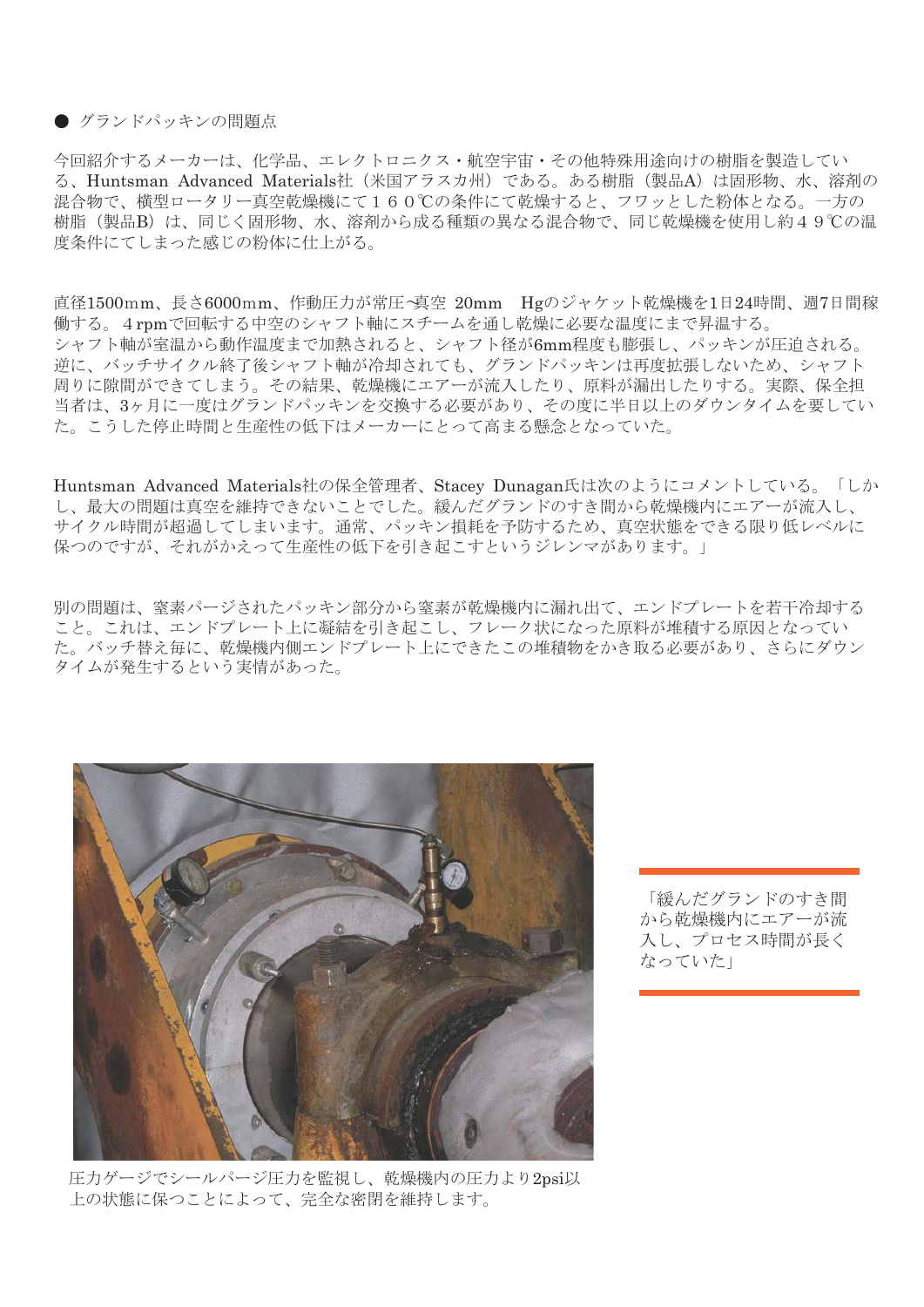パッキンが見つかったものの、研磨性が高くシャフトを摩耗させてしまうという難点があることがわかりまし た。中空シャフト軸自体を交換するのは莫大な費用がかかるため、パッキン探しは振り出しに戻ることになり ました。パッキンの素材について探し続けましたが、真空保持性能があって、しかも別の問題を生じさせない パッキン素材については結局見つからないままでした」、とStacey Dunagan氏はさらにコメントを続けた。 「グラファイトやPTFEが含有する様々なタイプのパッキンを試してきました。実際、より真空保持性能の高い

### $\mathbf{M}^{\mathcal{A}}$  tried different types of packing,  $\mathbf{M}^{\mathcal{A}}$ ● A Search for Sanity

Dunagan. "And we did actually find a untsman Advanced Materials社は、これらの問題を解決すべく、根本的な解決策を探し始めた。一般的な<mark>求</mark> vacuum better than the others, but it are suitable for applications with ag-process has fairly high temperatures, 応策は既にトライしていたため、よりカスタマイズされた解決策を模索することになった。2001年後半、 Absertes Sute To The CV ににの、まりがパクトーバといった。<br>Powder and Bulk Engineering誌に掲載されたカスタムシールの広告を見た生産部長Alan Curtis氏は、カスタ wder and Dunk Engineeringstote Panage これにメバッムファルの風日をテ<br>シャフトシールのメーカーであるWoodex Bearing社(メイン州ジョ 代理店Mid South Mechanical Sealing社 (テネシー州Chattanooga) よりJerry Chevalier氏が派遣され、 . . \_\_, .<br>— ルトラブル解決に踏み出した  $\cdots$ ,  $\cdots$ ,  $\cdots$ ,  $\cdots$ ,  $\cdots$ ムシャフトシールのメーカーであるWoodex Bearing社 (メイン州ジョージタウン)にコンタクトをした。販 Huntsman Advanced Materials社は、これらの問題を解決すべく、根本的な解決策を探し始めた。一般的な対  $\sum_{i=1}^{\infty}$  one ration temperatures are  $\sum_{i=1}^{\infty}$ 売代理店Mid South Mechanical Sealing社(テネシー州Chattanooga)よりJerry Chevalier氏が派遣され、 シールトラブル解決に踏み出した。

Chevalier氏は次のように語る。「保全担当者と共に工場内を見学し、アプリケーションのデータシートを記入 to hold van the dryer with development with development with development with the development with the developm<br>The development without video with the development with the development with the development with the developm よしに。 ��深惙と甲空軸の<br>- こことスコーニー具立の **あった。** 巴ヨ伯C共に工物内を兄子し、ノノリクニンヨンのノニクンニトを記パ<br>>固料の材質めサイズ 佐動圧力 圧力笑 立面かデータを加焦しまし ||小11||11||11||11||11||11||11||11||11|<br>||わてもフカミシ||コミ根||出土てき twのダバクムシールを犯因させる<br>ここさぶ坦安され、スカル町左の故 ら、カスタムデザインされたシャフトシールが提案され、それは既存の乾燥機を改造する必要がないもので<br>・・・ しました。乾燥機と中空軸の寸法測定や原料の材質やサイズ、作動圧力、圧力等、必要なデータを収集しまし た。こうすることで、最善の結果を見込めるカスタムシールを提供することができます。」収集したデータか

 $\begin{bmatrix} 1 & 0 & 0 \\ 0 & 0 & 1 \end{bmatrix}$  $\mu$ pang decided to  $\alpha$  and  $\alpha$  change. して取り付けに立ち会った。シールは二分割構造で、シャフトの取出しが不要であるため、取り付けはたった 一日で完了した。 similar to a stuffing box. Each seal Huntsman Advanced Materials社は、このシールを購入し、2002年6月に取り付けた。Chevalier氏が監督と

### realized it would have to find a cus- $\bullet$  A Customized Sealing Solution

完全二分割型MECO EX-PACシールは、侵攻性のある化学品、研磨剤、高 温、圧力変動等、過酷な環境下のアプリケーションに適している。ゴム材を contacted the seal supplier, Woodex packing wraps around the shaft, pro $t \times t$  is  $\infty$  above and  $\infty$ 全く使用しない、MECO-DRメカニカルドライブ方式を選択している。

直径260mmのシールを乾燥機の両側に取り付け、乾燥機内を横切る直径 <sub>巴住200mm</sub>,ップ『ア<sub>とも3米</sub>成の同間に取り付け。<sub>特徴</sub>成行を使める區位<br>260mm 中空シャフト軸にタイトに取り付ける。シールにはスタッフボック <u>hoomm イエン・フィ #ites イイに</u>なっけり sole アルにはバッファボック<br>スのようなアルミ製ハウジングがある。各シールには、ステンレス製ステー リム ノムノ パ ヽ衣´ 'ソ ノ ノ ノ パw)<br>- 「 、 MECO\_9000-1゚ !! ー. \_ 制 ー. ターとMECO-3000ポリマー製ローターがそれぞれ2つずつあり、対になっ たローター部分はエアパージされたハウジング内に納められている。ゴム材 はいずれの溶剤にも耐性がないため、ローターとシャフト間の2次シールと  $\blacksquare$ はいりれの役別にも耐圧がないにめ、ロークーとシャクト間の2次クール<br>してテフロンパッキンを使用する。パッキンはシャフト周囲をシールし、 コンはシャノエ周囲でシールし、<br>ミハマトがいの固料のH---カなi don't affect the seals, allowing the いへ シャフトの表面を摩耗させることなく、シャフト沿いの原料のリークを止め<br><sup>ェ</sup> る。

このシールはスプリングによりステーターを押さえており、ハウジング内の こって、ハースバック・フームのブルック、これこたではついっついっしょう。<br>パージ圧力の力とともに、シール摺動面を閉じた状態に保持する。シールは <sub>、</sub><br>アルTL/min以下の窒素でパージされ、圧力ゲージで内圧をモニタリングしてい ing the material type and size, operat-れ、圧力ゲージでモニタリングしているため、圧力損失を簡易に察知する 品、研磨剤、高温、 るため、パージ圧の低下を容易に察知することが可能。シールパージ圧力 にW、ハーン圧V/ELI\*と谷勿に奈<br>- お想機声の圧声をMari Pressure 。シーン、シーンはインコンにかけるとこと。<br>は、乾燥機内の圧力より15kPa以上高く保たれる必要がある。圧力がこのレ べル以下になるということは、バネによって十分なシール面圧力が維持でき ない状態までローターが磨耗しているということを意味する。 which hold the seal faces closed, and the seal faces constraints of  $\mathcal{A}$ 

このタイプのシールは、シールの性能を損なうことなく、熱によるシャフト こつのコンの・レールへ・・・のつに記さなよクロロ ぷく、熟による・1つ ○応法に ○内心 ,こことが てどる。 「この工程温度は約1500℃とかなり間<br>く、エラストマーがうまく機能しなかった原因の一つはここにあると思いま 、ニノハドヾ゠かフよヽ機能しなかった脉因の「つはここにめると恐v<br>、加工中に高温に達すると、シャフトは膨張します。ただ、このWood の真空状態に完全に保たれています。回転部分にはシャフトが軸方向に約 ±6mmもスライドすることができる動きしろがあります。」 す。加工中に高温に達すると、シャフトは膨張します。ただ、このWoodex<br>ア Bearing社製シールに関しては、シャフトが軸方向に膨張しても、乾燥機内

全く影響を及ぼさないため 乾燥機内の真空状態は保持 dard runout tolerance of 6 millimeters される。  $\sim$   $\sim$   $\sim$   $\sim$  0 乾燥機稼働中に作動圧力・ 温度が変化してもシールに

Changes in process pressure and tem-

stance, because the seals easily handle プロセス時間は、 製品Aの場合60時間から48 時間にまで、製品Bの場合 は12時間から9.5時間にまで 。<br>短縮された。  $\frac{1}{2}$ 

tend the seal from the shaft and further

noticed significant benefits. For in-